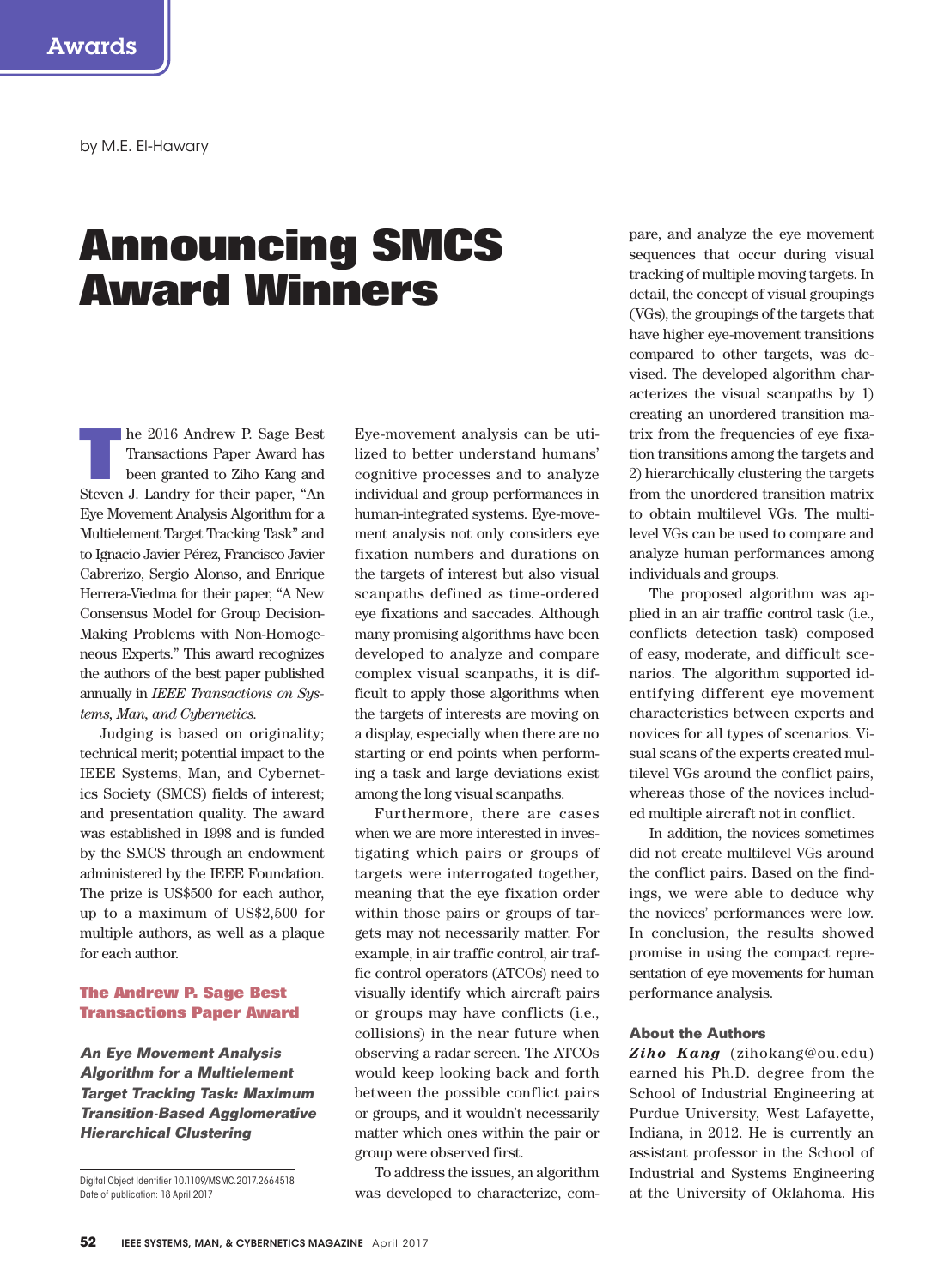research areas are in human factors, cognitive engineering, and humanintegrated systems engineering.

*Steven J. Landry* (slandry@isye .gatech.edu) earned his Ph.D. degree from the H. Milton Stewart School of Industrial and Systems Engineering at the Georgia Institute of Technology (Georgia Tech), Atlanta, in 2004. He is currently an associate professor and associate head in the School of Industrial Engineering at Purdue University, West Lafayette, Indiana. He specializes in the area of human factors and air transportation systems engineering. Dr. Landry's research interests are in air traffic management and control, flight-deck displays, aviation alerting systems, human–computer interfaces for complex systems, formal symbolic frameworks for human factors, statebased modeling of complex sociotechnical systems, procedure design, and visual perception and eye tracking.

# **A New Consensus Model for Group Decision-Making Problems with Non-Homogeneous Experts**

Group decision making (GDM) consists of multiple individuals interacting to reach a decision. Usually, two processes are necessary to solve GDM problems: a consensus process and a selection process. The consensus process is used to reach a final solution with a certain level of agreement among the experts. It is a dynamic and iterative process, composed of several rounds where the experts express, discuss, and modify their preferences. On the other hand, the selection process uses all individual preferences to obtain a collective solution.

To achieve a high consensus level among the experts, it is useful to provide the whole group of experts with some advice (feedback information) on how far the group is from consensus, what the most controversial issues (alternatives) are, which preferences are in the highest disagreement with the rest of the group, how their change would influence the consensus degree, and so on. In

Judging is based on originality; technical merit; potential impact to the IEEE Systems, Man, and Cybernetics Society fields of interest; and presentation quality.

the literature, we find that the consensus models proposed for GDM problems are guided by consensus degrees, similarity measures, and/or consistency measures.

When we work in heterogeneous GDM frameworks, we have importance degrees associated with the experts by expressing their different knowledge levels on the problem. Usually, the importance degrees are applied in the weighted aggregation operators developed to solve the decision situations.

In our paper, we study another application possibility, i.e., the use of heterogeneity existing among experts to guide the consensus model. Thus, the main goal of the paper is to present a new consensus model for heterogeneous GDM problems guided also by the heterogeneity criterion. It is also based on consensus degrees and similarity measures, but it presents a new feedback mechanism that adjusts the amount of advice required by each expert depending on his or her own relevance or importance level.

#### **About the Authors**

*Ignacio Javier Pérez Gálvez* (ignaciojavier.perez@uca.es) earned his M.Sc. and Ph.D. degrees in computer science from the University of Granada, Spain, in 2007 and 2011, respectively. He is currently a professor of computer science with the Department of Computer Engineering, University of Cádiz, Spain.

*Francisco Javier Cabrerizo* (cabrerizo@decsai.ugr.es) earned his

M.Sc. and Ph.D. degrees in computer science from the University of Granada, Spain, in 2006 and 2008, respectively. He is currently an associate professor in the Department of Computer Science and Artificial Intelligence at University of Granada, Spain. He is an associate editor for *Journal of Intelligent and Fuzzy Systems* and a member of the editorial board of *Journal of Universal Computer Science*.

*Sergio Alonso* (zerjioi@ugr.es) earned his M.Sc. degree in computer science in 2003 and his Ph.D. degree in 2006, where he specialized in decision making with incomplete information. He is an associate professor in the Software Engineering Department at the University of Granada, Spain.

*Enrique Herrera-Viedma* (viedma@ decsai.ugr.es) earned his Ph.D. degree in computer science from the University of Granada in 1996. He is a full professor in computer science of the Deptartment of Computer Science and Artificial Intelligence, University of Granada, Spain. He has served as vicedean of Research and Technology in Library Science School, and he currently is vice president for Research and Knowledge Transfer in University of Granada.

### **The 2016 IEEE SMC Franklin V. Taylor Memorial Award**

The IEEE SMC Franklin V. Taylor Memorial Award is presented annually to recognize the best effective oral presentation and paper at the previous calendar year's SMCS conference. Judging is based on quality and technical merit. The prize consists of US\$500 and a plaque funded by the SMCS. The winners for 2016 are George Bucsan, Michael Balchanos, Dimitri N. Mavris, Jae Seung Lee, Masanori Ishigaki, and Atsushi Iwai. A portion of their winning paper is presented next.

# **Management of Technologies for Electric Vehicle Efficiency Toward Optimizing Range (MOTEVETOR)**

Heating, ventilation, and air-conditioning (HVAC) systems control is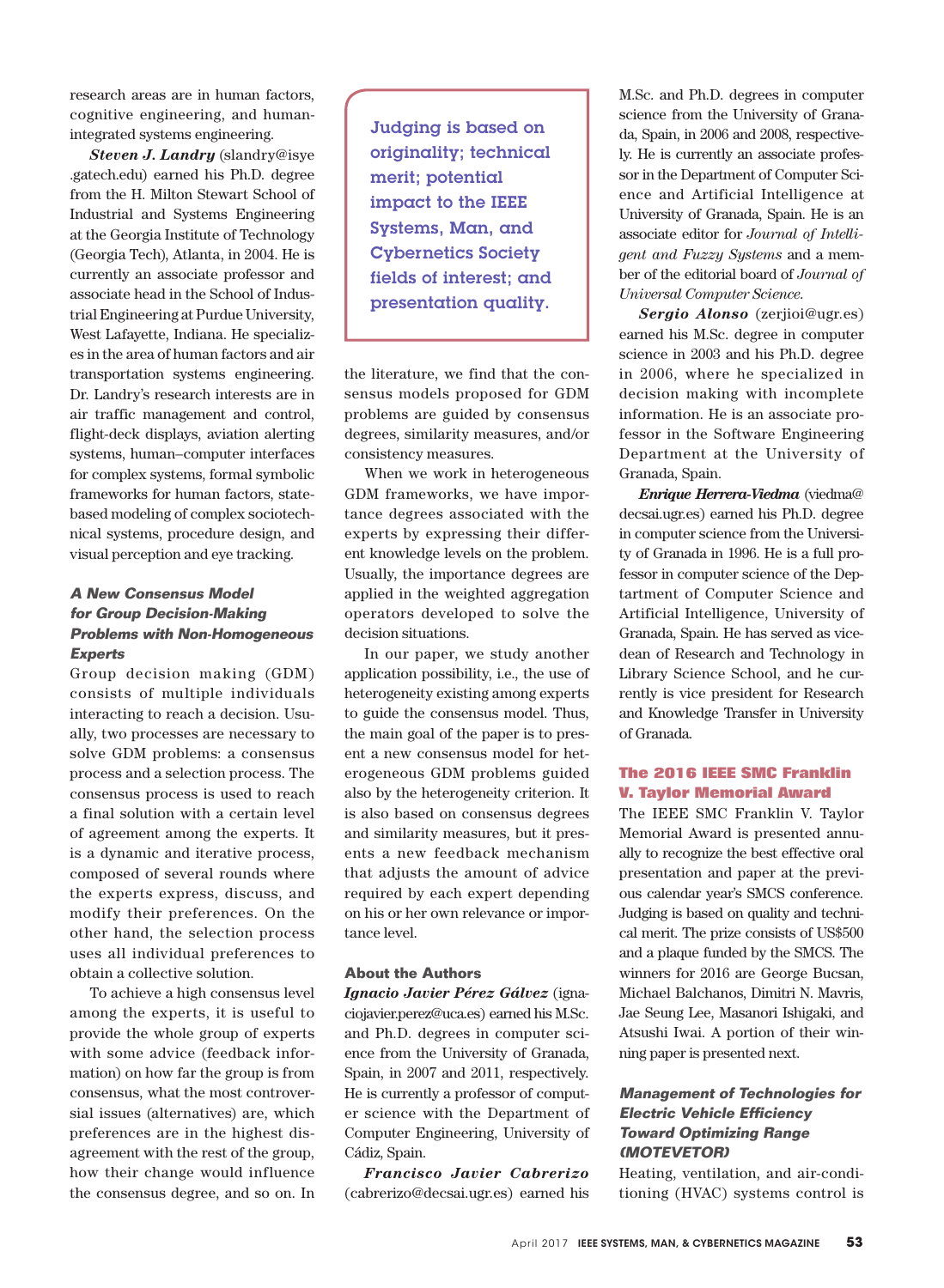a primary concern during the conceptual design of hybrid-electric, plug-in hybrid electric vehicle, or electric vehicles (EVs). Due to limitations of battery storage and the lack of a heat source, other than the internal combustion engine, certain challenges arise in controlling the temperature of the passenger cabin. Several technologies are available for allowing additional energy sources, but design complexity can rapidly increase, thus resulting in unfavorable production, operation, and maintenance costs.

The Toyota Technical Center (TEMA-TTC) in Ann Arbor, Michigan, has partnered with the Aerospace Systems Design Laboratory (ASDL) at the Georgia Institute of Technology to address the issue of efficient energy management through HVAC systems control technology integration. As part of this partnership, the MOTEVETOR project was initiated. The objective for this research study was to investigate the conditions for which energy flow through the electrical/thermal networks can be optimized.

A spiral approach has been established for the identification of technologies, architectures, and control methods that can increase the range and efficiency of EVs. A transient baseline vehicle model was developed, and additional architectures and technologies were explored. These steps led to the development of a visualization-based, integrated, parametric analysis and design exploration environment, which allows for testing and evaluation of either drivetrain or control algorithm options, subject to prescribed scenarios. These scenarios have been defined as combinations of driver profiles and varying environmental conditions, or they include modeling of critical event occurrences. Their impact was observed and compared through visuals also included in the MOTEVETOR dashboard, and successful solutions were identified.

After a 3.5-month period of performance, the graduate student team working under this academic reThe IEEE SMC Franklin V. Taylor Memorial Award is presented annually to recognize the best effective oral presentation and paper at the previous calendar year's SMCS conference.

search initiative presented its work at the 2015 ASDL External Advisory Board Meeting.

#### **Extended Abstract**

Demand and supply for EVs is rapidly growing around the world, driven by a multitude of factors such as environmental awareness, gas price volatility, monetary incentives, government regulations, and technological advances. Impressive performance figures and styling have made some EVs the stars of the premium segment in terms of both demand and sales increase.

Still, there are reasons for consumers not to orient themselves toward EVs, the most frequently cited being limited driving range, high charging time, and the limited availability of charging infrastructure. Elon Musk, chief executive officer of Tesla, the most popular premium EV company on the market, is quoted as saying: "200 miles is the minimum […] for an electric car. We need 200+ miles in the real world. Not 200 miles in 'AC off, driving on flat road' mode." Only three EVs on the market are currently above that psychological threshold and under ideal conditions. The limited range issue is accentuated when driving conditions are not ideal. Ambient temperature can have a great impact on EVs by affecting the battery pack performance and by making imperative the use of the HVAC system. A National Renewable Energy Laboratory study showed up to 40% higher energy consumption and

up to 50% less range in more extreme temperatures.

As the technology of EVs is still in its infancy, consecrated solutions to tackle these issues have yet to appear, and the demand for innovation is very high. Given the large number of possible approaches and solutions presented in specialty literature, a methodology is needed for identifying the most promising ideas and technologies worth extensive investigation. The objective for this research study has therefore been to outline a method for identifying technologies and means of increasing the range and efficiency of electric vehicles, with a particular focus on the HVAC system, the powertrain, and their interaction.

The proposed methodology starts with identifying sets of novel technologies that impact EV figures of merit, estimating their effects, and down-selecting the most promising ones using auto-industry expertise. In parallel, current EV technologies and architectures have to be evaluated to establish a vehicle baseline. The selected baseline vehicle and additional technologies must then be modeled, validated, and integrated into one vehicle model. Following the modeling, experiment designs must be created and used to drive simulations that together comprise the design space exploration. The explored design options must be graded based on multiple criteria such as performance, maturity, and cost. Finally, to make the best use of available data, it is imperative to create an interactive multicriteria decision support tool for vehicle designers.

The proposed methodology was followed and demonstrated by the Georgia Tech student team, supported by research engineers and advised by the industry side (Toyota TTC). After the novel technology investigation, the most promising idea that emerged refers to a thermal management system architecture, built around a heat pump with integrated fluid loops that make use of waste heat from the battery, motor, and power electronics.